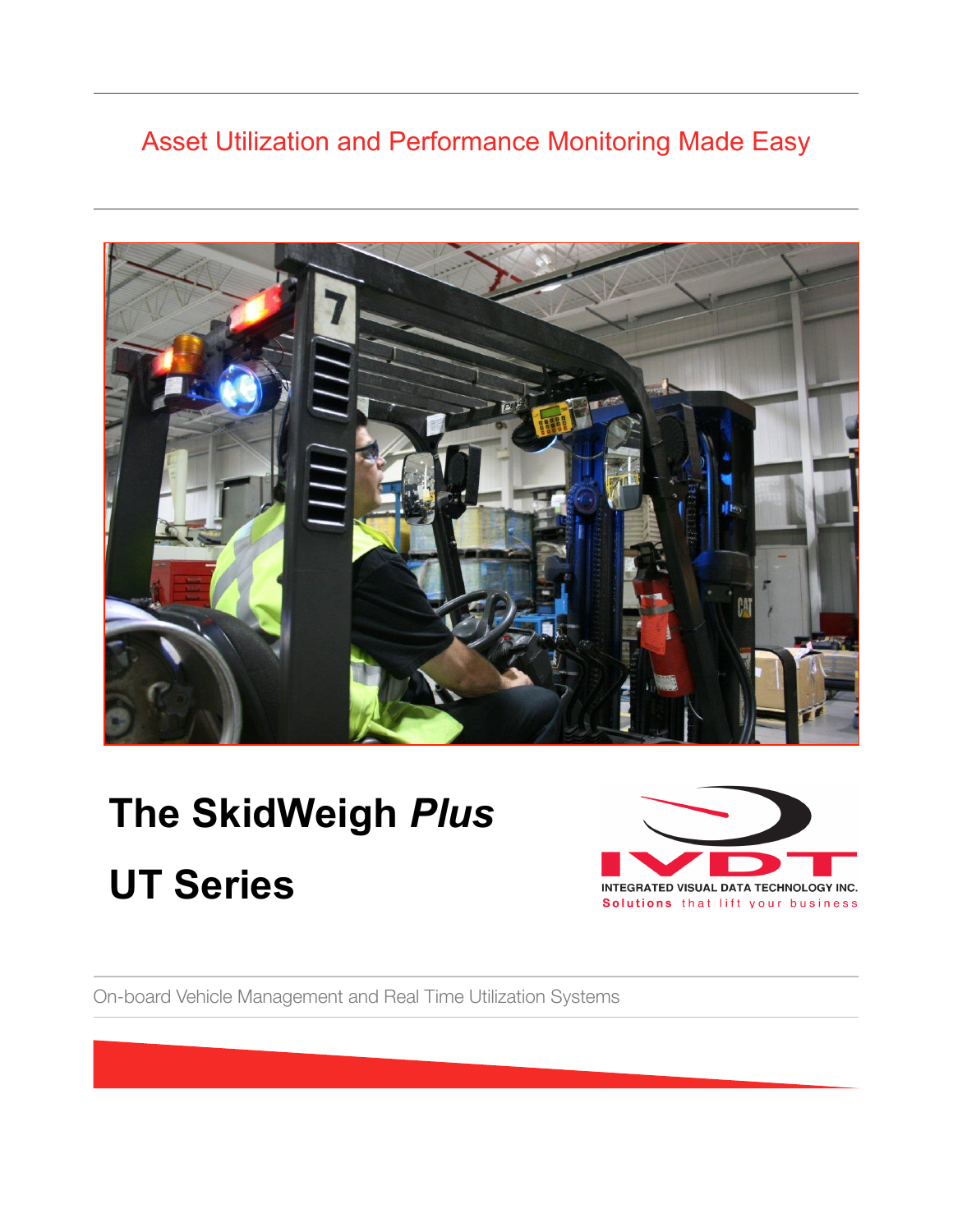## **The Importance of Data and its Impact on Business**

The two primary costs in any material handling business are labor and equipment. So why do most managers responsible for overseeing those two cost factors find them so difficult to control? In fact most business struggle to accurately predict and deliver on budget let alone optimize and reduce unnecessary costs. The main reason is lack of accurate and reliable data. Managers simply do not have access to detailed data that defines current processes that happen in the minute and on trend that allow for analytical responses for improvement. While the acquisition of equipment is definitely a cost the way the equipment is being used is far greater, and a primary challenge.

#### **Deciding What to Measure, Key Performance Indicators**

Getting your performance measurement right involves identifying the areas of your operation that are the most critical to success either byway of productivity, cost reduction or both. This type of measurement unit is referred to as a key performance indicator (KPI). The two key attributes of a KPI are quantifiability, you must be able to reduce it to a number, and it must directly capture a key business driver. As it pertains to your material handling fleet you must seek to understand how your lift trucks impact those KPI's and seek to define optimization as standard baseline for acceptability. Knowing how each of your material handling vehicles are utilized is valuable information, but a best in practice measurement system will also let you examine the triggers that result in changes in performance.

#### **Getting the Most out of Your KPI's**

The purpose of KPI's is to ultimately drive future improvements in performance. There are two main ways you can use KPI's to achieve this kind of continuous improvement.

- \* The ability to spot problems or opportunities.
- \* The ability to set targets for employees in areas of responsibility.

#### **Material Handling Telemetry Systems**

Most if not all providers of Fleet or Vehicle Management Systems have not yet developed the ability to offer 'critical data' that lends itself to KPI's and continuous improvement. Most offer event notification that is reactionary and performance ratios that detail productivity as to when the truck is on vs. off. However the problem with these metrics are that they do not allow any such understanding or insight into how the vehicle is being used and the technological ability to measure data in units other than from an hour meter. Businesses measure continuous improvement in seconds not hours.

#### **Maximizing Your R.O.I.**

Too often companies make the mistake by implementing a solution without fully understanding the problem. Companies must develop a baseline performance standard that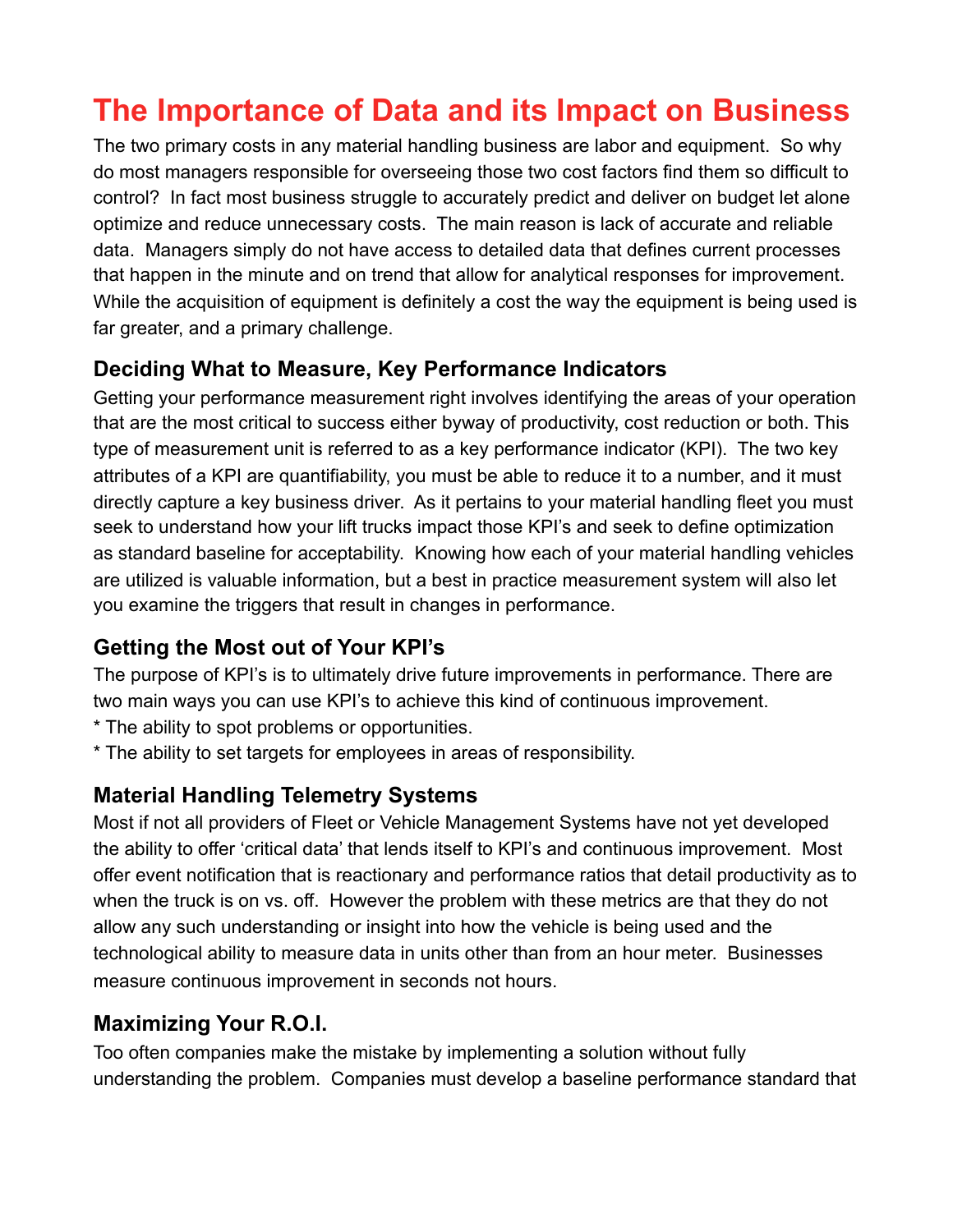is understood and acknowledged prior to implementation. All subsequent measurements without will be meaningless.

#### **It's Time to Look Else Where for the Biggest Areas of Improvements**



Until now the industry trend on Lift Truck ownership costs was to implement metrics to control costs associated with damage or timing of preventative maintenance. Though important, according to an well researched material consultant firm, 80% of the cost of lift truck ownership over 5 years can be directly linked to its operational usage.

Therefore, in order to make significant improvements in productivity and cost reduction It is time to measure and manage this area of greatest opportunity. True vehicle utilization awareness, should be seen as optimum uptime as compared against non productive usage. The benefits of such are measurable KPI's and improved individual operator accountability through clearer measurable objectives.

#### **Improving your Current Asset Utilization**

As mentioned before Asset Utilization must be measured in 'Real Time' in the seconds with which they happen. In addition, both management and vehicle operator must have clear visibility to the metrics as both are key stakeholders in improving operations. The implementation of IVDT's SkidWeigh *Plus* UT technology will provide that KPI platform through 'Real Time' detailed reports that deliver valuable information on the production cycle, accountability, cost reduction, fleet optimization, and efficiency factor.

#### **Key Measurement Metrics**

With 80% of lift truck operational cost associated to vehicle usage it is imperative for management to not only measure the relation between productive 'uptime' usage activities vs. non-productive 'downtime' usage.

*'Industry insiders claim that the average forklift idling time is around 45% of total usage with 25% considered as world class.' 'One VMS vendor claims that data collected from over 50000 vehicle installations across different industries demonstrate that for every one hour of product moved, 8 hours are paid'.*

This utilization factor not only becomes the primary driver for productivity improvement and cost control but the SkidWeigh *Plus* UT vehicle manager also becomes an integral management tool.

#### **Managing Expectations**

All material handling operations are different, even within the same industry companies utilize different resources, compete for talent, and deploy different logistic strategies. If it has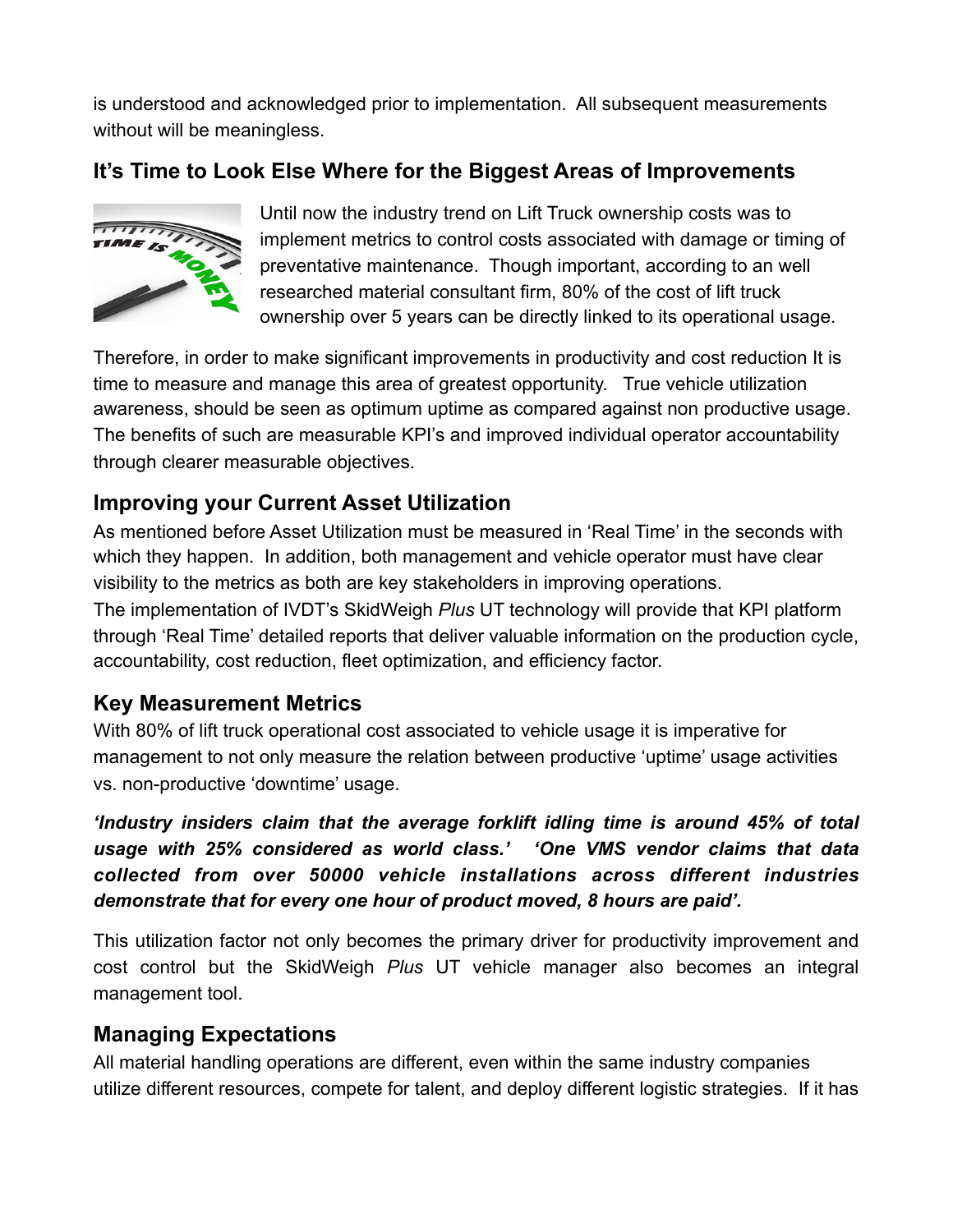been established that idling time is best at 25% but can exceed the average of 45% in more unproductive operations it should be pointed out that total efficiency does not depend on the forklift operator alone. There are a number of factors that can contribute to stationary lift trucks. Factors such as scheduling difficulties, break down in material flow, traffic jams, insufficient storage, unexpected delays, lack of alternate paths, and operator accountability.

#### **Solution**

Unique to the SkidWeigh *Plus* UT series is the ability to provide detailed data on the various factors that impact your companies utilization factor. Unlike other systems that require complex integration and difficult IT roll outs, the SkidWeigh UT system is simple to install, easy to use and can define your organizations utilization factor accurately in less than one week. Installation of the SkidWeigh *Plus* UT system in your facility will automatically record



all idling events, including the ability to custom define five justified downtime reasons that may be specific and unique to your business. Within a week, analysis of your data would show the current state of just how productive your lift tuck fleet is based on data collected only from one vehicle. From this starting point you can begin to identify the root causes for delays and interruptions

that were previously unknown and develop improvement strategies.

#### **Operator and Management Friendly**



The vehicle idling mode is automatically activated which means there is no distraction to the operator. In fact the onscreen notifications provide reminders and alerts to the operator that the vehicle is experiencing a recorded downtime. For systems utilizing the 5 customizable downtime justifications the operator can use the SkidWeigh *Plus* as a tool for continuous improvement. Other than, there are no buttons to distract or take away from other duties. All

data is collected for retrieval either through USB extraction or in larger fleets wirelessly to a LAN web page. This provides the operational visibility that has eluded management till now.



USB Data Extraction LAN Web Page



#### **Immediate Benefit**

As soon as a vehicle equipped with the SkidWeigh UT series is turned on the system immediately goes to work collecting vital operational data to improve efficiency. Immediate